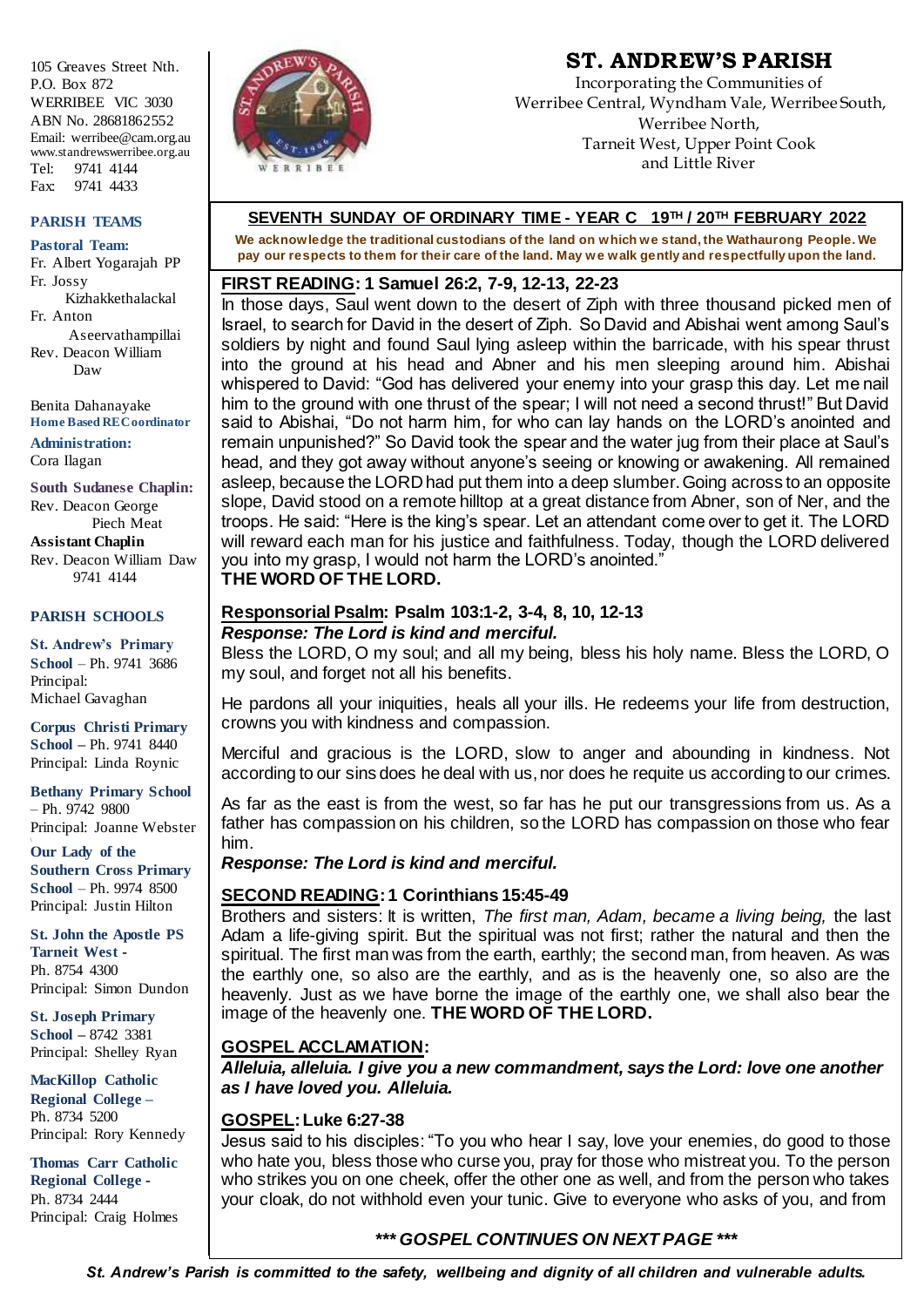### *GOSPEL CONTINUES***:**

the one who takes what is yours do not demand it back. Do to others as you would have them do to you. For if you love those who love you, what credit is that to you? Even sinners love those who love them. And if you do good to those who do good to you, what credit is that to you? Even sinners do the same. If you lend money to those from whom you expect repayment, what credit is that to you? Even sinners lend to sinners, and get back the same amount. But rather, love your enemies and do good to them, and lend expecting nothing back; then your reward will be great and you will be children of the Most High, for he himself is kind to the ungrateful and the wicked. Be merciful, just as your Father is merciful. "Stop judging and you will not be judged. Stop condemning and you will not be condemned. Forgive and you will be forgiven. Give, and gifts will be given to you; a good measure, packed together, shaken down, and overflowing, will be poured into your lap. For the measure with which you measure will in return be measured out to you." **THE GOSPEL OF THE LORD.**



#### **GOSPEL REFLECTION:**

Perhaps one of the most difficult lessons to learn is forgiveness of those whom we consider our enemies, those who have wronged us. As challenging as this may be, the Gospel calls us to a very high standard: we must be merciful as God is merciful. If such perfection can become a reality in our lives, we will be able to forgive. Paul assures us that we can indeed attain such perfection, not by ourselves, but through the power of the risen Lord whose image we bear. Paul plays with the theology of creation. In the beginning, we were made like

the first Adam, earthly, limited, weak, concerned about the things of this world, and committed to our own well being. Through baptism we have been fashioned after the image of the second Adam, Christ the risen Lord. Being like Christ, we become godlike, empowered with his saving power, transformed with him into new beings. It is now in our power, which is really the power of the resurrection, to be merciful as God is merciful. In the risen Lord we experience a mystical transformation. From now on, all of our actions can flow from this new reality. Transformed by the power of the resurrection, we are capable of unprecedented good works. We can live without retaliation; we can render good for evil. We can be prodigal in our generosity toward others; we can relinquish any rights of proprietorship that we might enjoy. We can live with others without unfairly judging them. We can be like God, boundless in our forgiveness. *Dianne Bergant CSA* 

**PRAYER AT HOME:** Repeat this line from the Lord's Prayer often this week and act on it: *Forgive us our trespasses as we forgive those who trespass against us.*

**VOCATION VIEW:** Jesus helps our faith be fruitful when we follow where he leads. Where is Jesus leading you today? (Luke 6:27-38)

**RECENT DEATH:**Giuseppe D'Pietro**,** Fabiana Mejia, Becky Madrid

**ANNIVERSARY:** Mifsud Family, Galea Family & Attard Family (6pm Mass),Salvatore Piccolo (6pm Mass), Pritesh Almeida (11am Mass), Sam Inguanti (11am Mass)

**PRAYER FOR THE SICK:** Agata (Tina) Ravaneschi, Roger Camacho, Joseph Goegan

**The names for Prayers for the Sick will be deleted after 3 months. If you have a name you would like to include, please contact the Parish Office.**

**REMINDER: Parishioners please note that names for Recently Deceased, Anniversaries etc. to be included in the Sunday Bulletin must indicate the time of Mass you will be attending for name to be mentioned and request must be at the Parish Office no later than Wednesday afternoon and please address envelopes to the Admin Staff.** 

### **WEEKDAY LITURGY (21st to 26th February. 2022) ST. ANDREW'S CHURCH**

*Mon - 9.00am Liturgy of the word with Communion Tues to Sat - 9.00am Mass*

**WEEKEND MASSES (26th & 27th February. 2022)**

## **ST. ANDREW'S CHURCH**

*Sat - 6.00pm Vigil Mass Sun: 8.00am Mass, 9.30am Mass, 11.00am Mass and 5.00pm Mass Sun: 10.00am St. Michael – Little River*

### **DAILY ROSARY ON**

We are inviting you to join us to pray the Rosary at home with the family. Please join us via Zoom Meeting every night at 6.55pm for 7.00 pm start

https://us04web.zoom.us/j/2764655672?pwd=bD ZuUEJpWVp6bUFVMkJ6bkpRQ0xoZz09

Meeting ID: 276 465 5672 Password: 9rGLKz

*Let us continue to pray together for each other.*

**THE PARISH REQUIRES THAT YOU BEGIN TO PREPARE AT LEAST 3 MONTHS PRIOR TO YOUR PREFERRED DATE FOR YOUR CHILD'S BAPTISM**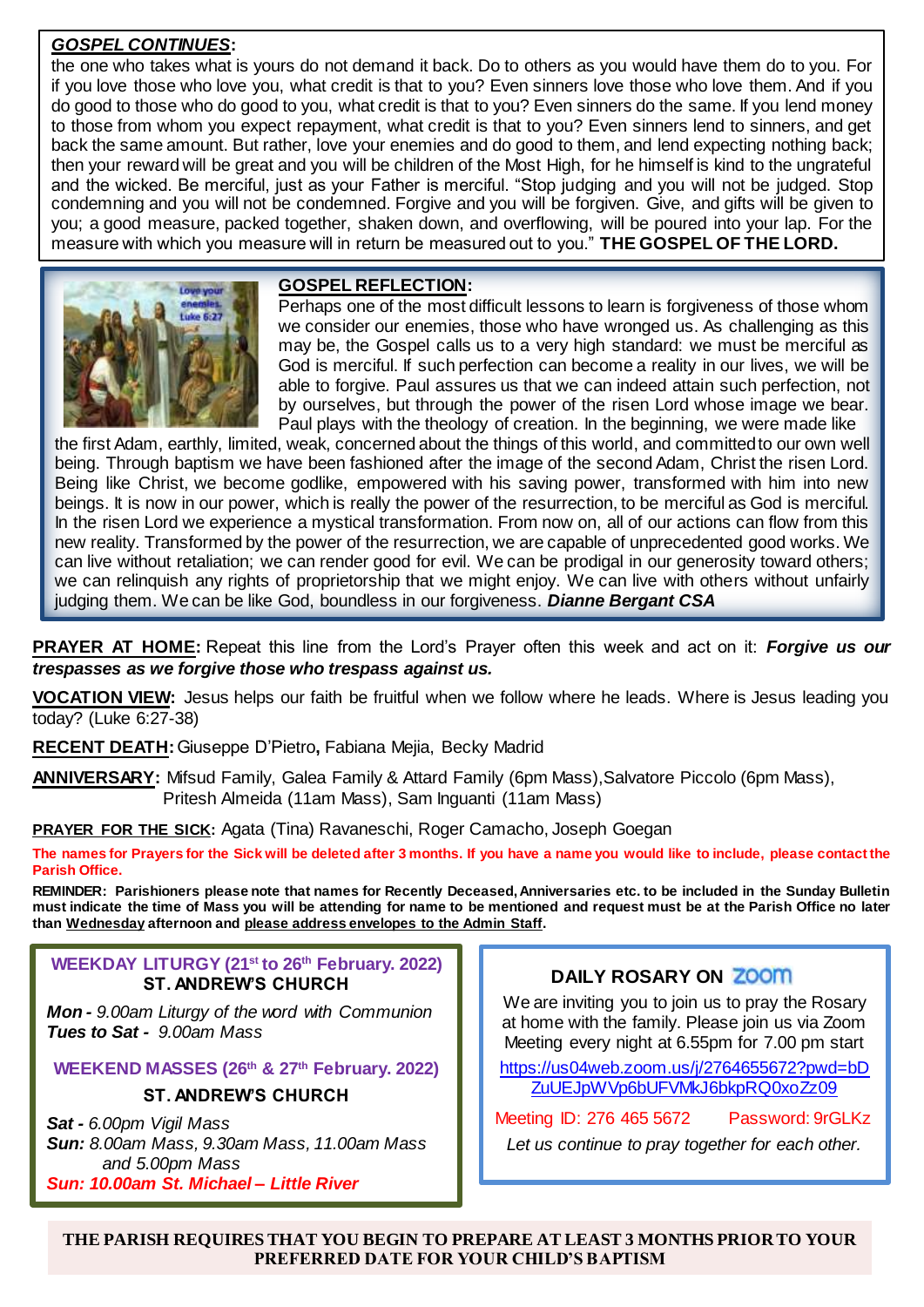

### **WELCOME**

We are happy that almost all restrictions are relaxed but let us take care to be safe.

- QR Code sign in upon entry
- Hand Sanitizing
- Wearing Mask is required inside the Church

If you have cold, cough or feeling ill, please stay home.

## **HELP US MAKE OUR CHURCH SAFE TO EVERYONE**

Thank you

Remaining mindful in our care and protection for the most vulnerable.

## **NEW ENVELOPES OF FINANCIAL YEAR 2022**

New sets of Thanksgiving envelopes in street alphabetical order are available for collection after all masses from the Church foyer.

It would help greatly if you could deliver some in your area.

#### Parish. **MASS OFFERING FOR RECENT DEATH AND DEATH ANNIVERSARY**

.

If you want to request for mass to be offered for your dearly beloved who passed away recently or for death anniversary, Priests will offer mass for their souls at the time you are attending mass. You can drop your mass offering request with name and date when you want to offer the mass in the dropbox located at the side door of the Presbytery or at the Parish Office. Their names will be listed on the Take Away Sheet. Thank you.

# **ROSTERS FOR THE WEEK 21st – 27 th February 2022**

|                                             | 6.00pm                             |                                 | 8.00am                         |                                                        | 9.30am                                                   | 11.00am                                  | 5.00pm                  |
|---------------------------------------------|------------------------------------|---------------------------------|--------------------------------|--------------------------------------------------------|----------------------------------------------------------|------------------------------------------|-------------------------|
| <b>LECTORS</b><br>26th/27th Feb             | <b>Anne-Marie</b><br><b>Palmer</b> |                                 | <b>Darren Giese</b>            |                                                        | Lea Arida                                                | <b>Grace laria</b>                       | <b>Peter Cullen</b>     |
| <b>MUSIC</b><br>$26th/27th$ Feb             | Philu & Co.                        |                                 | Tina D'Monte<br>and Red Dubier |                                                        | <b>Volunteer</b>                                         | <b>Ensemble of</b><br><b>Faith Choir</b> | St. Joseph Vaz<br>Choir |
| <b>COMMUNION</b><br><b>SERVICE (MONDAY)</b> |                                    | This week:<br><b>Next week:</b> |                                | Mon 21 Feb:<br>J. Hennessy<br>Mon 28 Feb:<br>E. Demate |                                                          |                                          |                         |
| <b>CLEANER</b>                              |                                    | Cleaning:<br>Vacumming:         |                                | Mon 21 Feb:<br>Fri 26 Feb:<br>Mon 21 Feb:              | <b>Volunteer</b><br><b>Volunteer</b><br><b>Volunteer</b> |                                          |                         |
| <b>ALTAR CLOTH</b>                          |                                    | This week:<br><b>Next week:</b> |                                | <b>Sun 20 Feb:</b><br>Sun 27 Feb:                      | J. Francisco<br>C. Ilagan                                |                                          |                         |
| <b>OUR LADY'S STATUE</b>                    |                                    | This week:<br>Next week:        |                                | <b>Sun 20 Feb:</b><br>Sun 27 Feb:                      | Maria Malanyaon<br><b>Volunteer</b>                      |                                          |                         |

**OUR LADY'S STATUE –** Roster for our Lady's Statue for 2022 is now available in the Foyer. If you would like to have the statue at your home, please fill in the Roster Sheet or call the Parish Office on 9741 4144. Thank you.